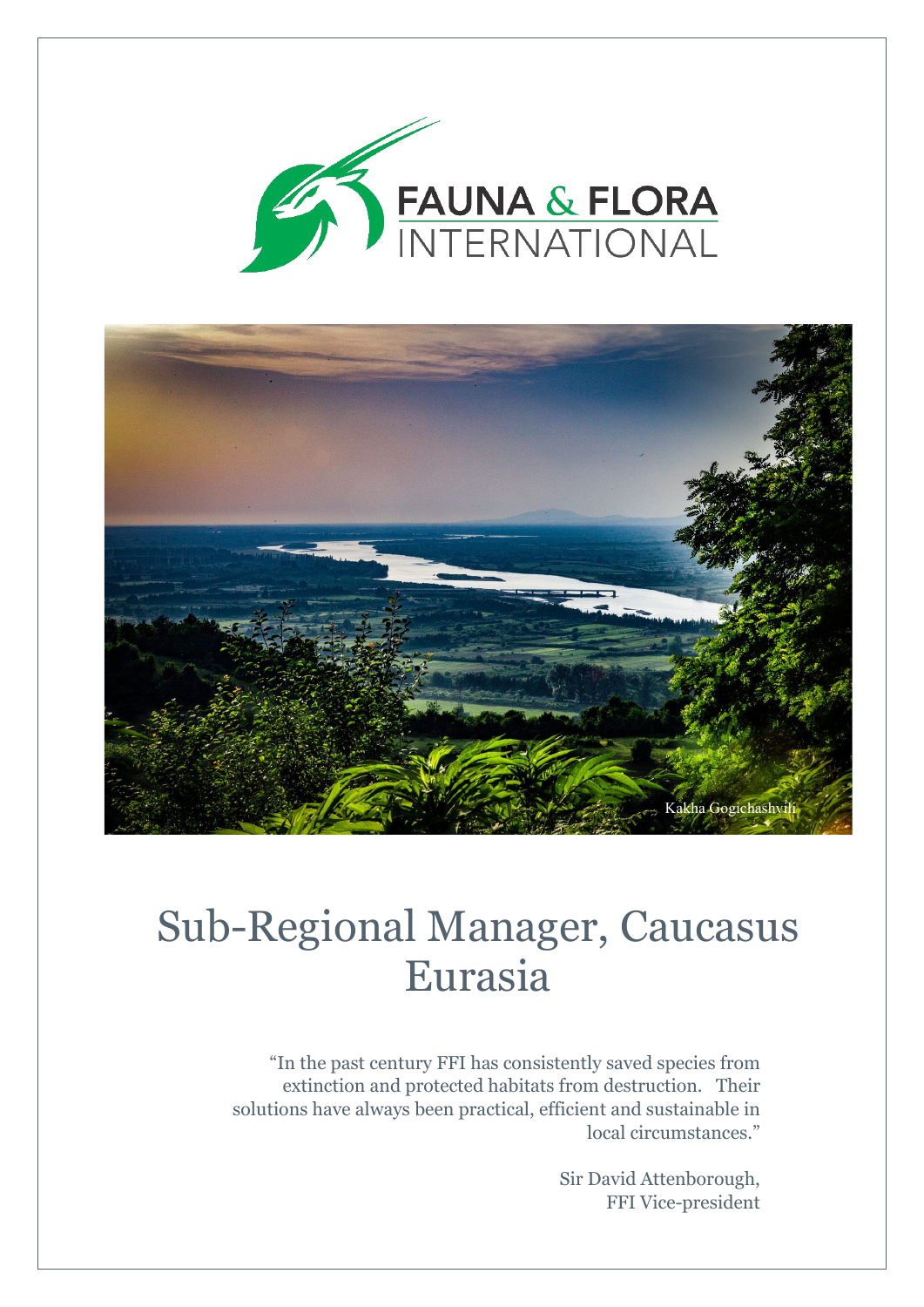### Fauna & Flora International

Fauna & Flora International (FFI) saves species from extinction and habitats from destruction, whilst improving the livelihoods of local people. Our guiding principles are to work with and alongside local partnerships, act as a catalyst for change, and make conservation relevant and base decisions on sound science. Founded in 1903, FFI is the world's longest established international conservation body; our conservation work, and impact, spans the globe.

## Eurasia Programme

Many of Eurasia's landscapes are recognised worldwide for their beauty and wilderness value, yet the importance of their biodiversity is frequently overlooked. The Eurasian steppe, the beech forests of the Carpathians, the Portuguese Montado and the fruit and nut forests and mountain ranges of Central Asia are just some of the stunning and biodiversity rich ecosystems in the region. They contain unique and rare wildlife such as the critically endangered saiga antelope and the Iberian lynx, the elusive snow leopard and ancient species of apple and walnut.

FFI is one of only a few international organisations working in the Eurasia region and is helping to raise awareness of the need for action amongst other international conservation and development charities. Many of our projects have laid the foundation and created the necessary infrastructure for other organisations to move in and help tackle the challenges of the region. We aim to build the capacity of local partners to conserve priority species and habitats. Our focus is in four core areas: Central Asia, the Caucasus, Central-Eastern Europe and the Balkans and the Eastern Atlantic Islands. We also undertake 'emergency' interventions in countries outside of these core regions and are addressing marine and coastal conservation issues in Turkey and Cape Verde and most recently on the island of Príncipe in the Gulf of Guinea.

We are working with our partners to implement an exciting range of initiatives focused on ecosystems, habitats and species conservation in both the marine and terrestrial environments. Activities include addressing human wildlife conflict, illegal and unsustainable wildlife trade, biodiversity planning, capacity building of protected area teams, alternative livelihood development and community outreach.

# The Opportunity

FFI Eurasia Programme is seeking qualified candidate to lead the management and technical delivery of FFI's Programme in Georgia and the development and growth of this and the wider Caucasus Programme. The candidate will ensure the Caucasus programme aligns with FFI's mission and vision to conserve biodiversity, compliance with policy, procedures and standards, effective monitoring, and that long-term strategies for engagement and fundraising are in place.

You will be an experienced programme manager with proven ability to design, develop, implement and evaluate biodiversity and conservation projects in a developing country. You will also have a strong proven track record in operational, project, grant and financial management and be skilled in providing strategic advice.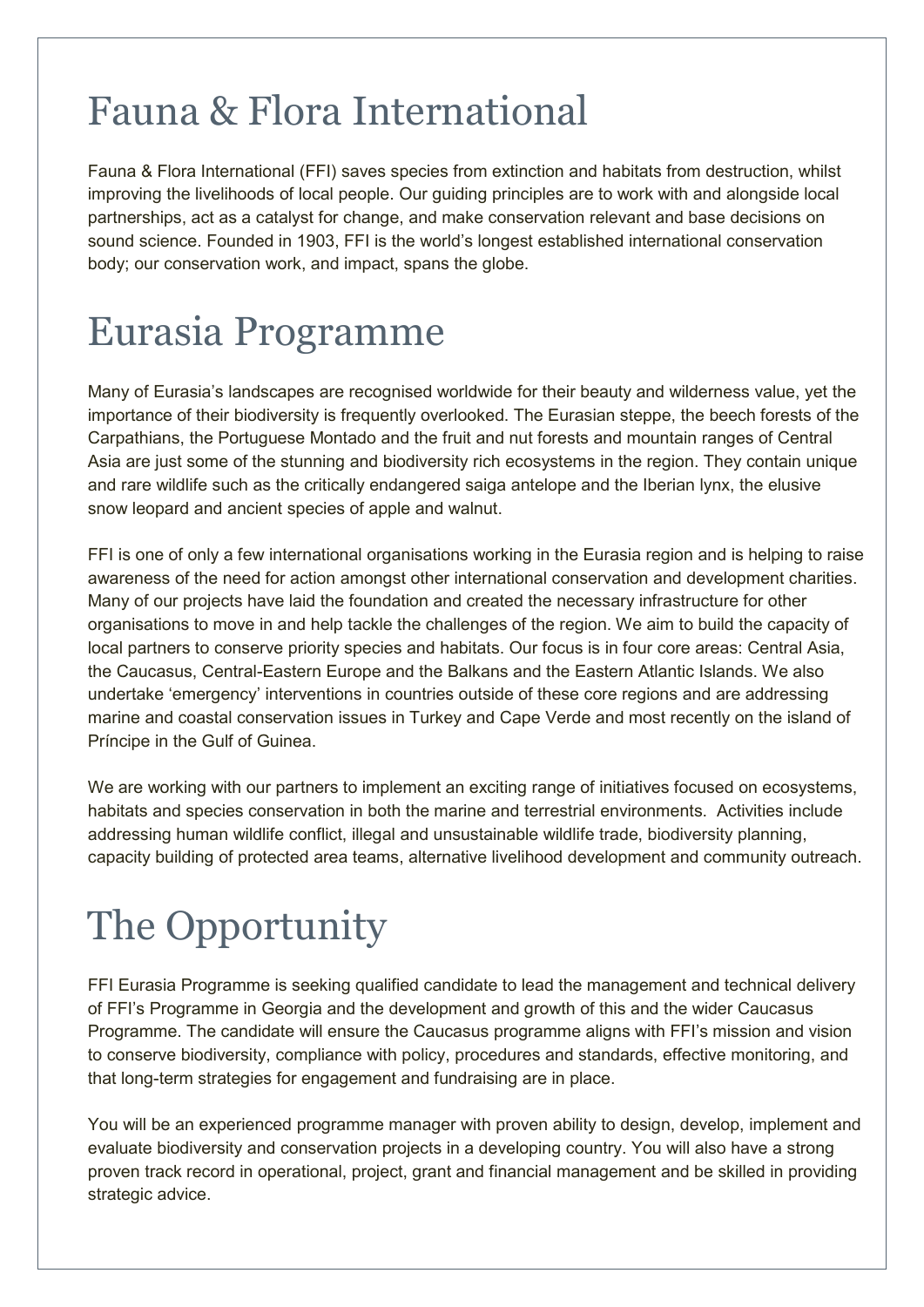Strong leadership and people management skills are essential to the role to build and lead a professional team that delivers effectively against project aims, objectives and timelines. The role also requires a skilled and credible communicator, who is confident in developing and managing relationships at senior level with partner organisations and relevant stakeholders, including donors, funders and government.

### Terms and Conditions

| <b>Start Date:</b>           | As soon as possible                                                                    |
|------------------------------|----------------------------------------------------------------------------------------|
| <b>Duration of Contract:</b> | Two-year fixed-term contract                                                           |
| <b>Probation Period:</b>     | Six months                                                                             |
| <b>Salary Range:</b>         | $USD$ 50,000 $-$ USD 55,000                                                            |
| Location:                    | Tbilisi, Georgia with international travel as required                                 |
| <b>Hours of Work:</b>        | This is a full-time position, working 40 hours per week, Monday to Friday<br>inclusive |

For international appointments, FFI expatriate benefits will apply

### Job Description

| <b>Job Title:</b>                  | Sub-Regional Manager, Caucasus (SRM)                                                                                                                       |  |
|------------------------------------|------------------------------------------------------------------------------------------------------------------------------------------------------------|--|
| <b>Reporting to:</b>               | Regional Director (RD), Eurasia                                                                                                                            |  |
| Line manages:                      | Project Manager (Georgia)<br>Finance and Administration Manager (Georgia)<br>Conservation Officers (Georgia)<br>Scientific Coordinator, Sturgeon (Georgia) |  |
| <b>Key Relationships:</b>          | Finance Business Partner (UK)<br>FFI Eurasia team members (UK)<br>FFI Technical Specialists and thematic teams (UK)                                        |  |
| <b>Key External Relationships:</b> | Governmental and non-governmental organizations, community<br>groups and local groups, donors and partners.                                                |  |

#### **Purpose:**

Following the one FFI approach, the Sub-Regional Manager, Caucasus, will work collaboratively and constructively with staff from across the organisation, as well as with partners and others engaged with FFI and its work, to ensure achievement of conservation objectives. They will ensure effective management and technical delivery of FFI's Programme in Georgia and the development and growth of this and the wider Caucasus Programme, ensuring alignment with FFI's mission and vision to conserve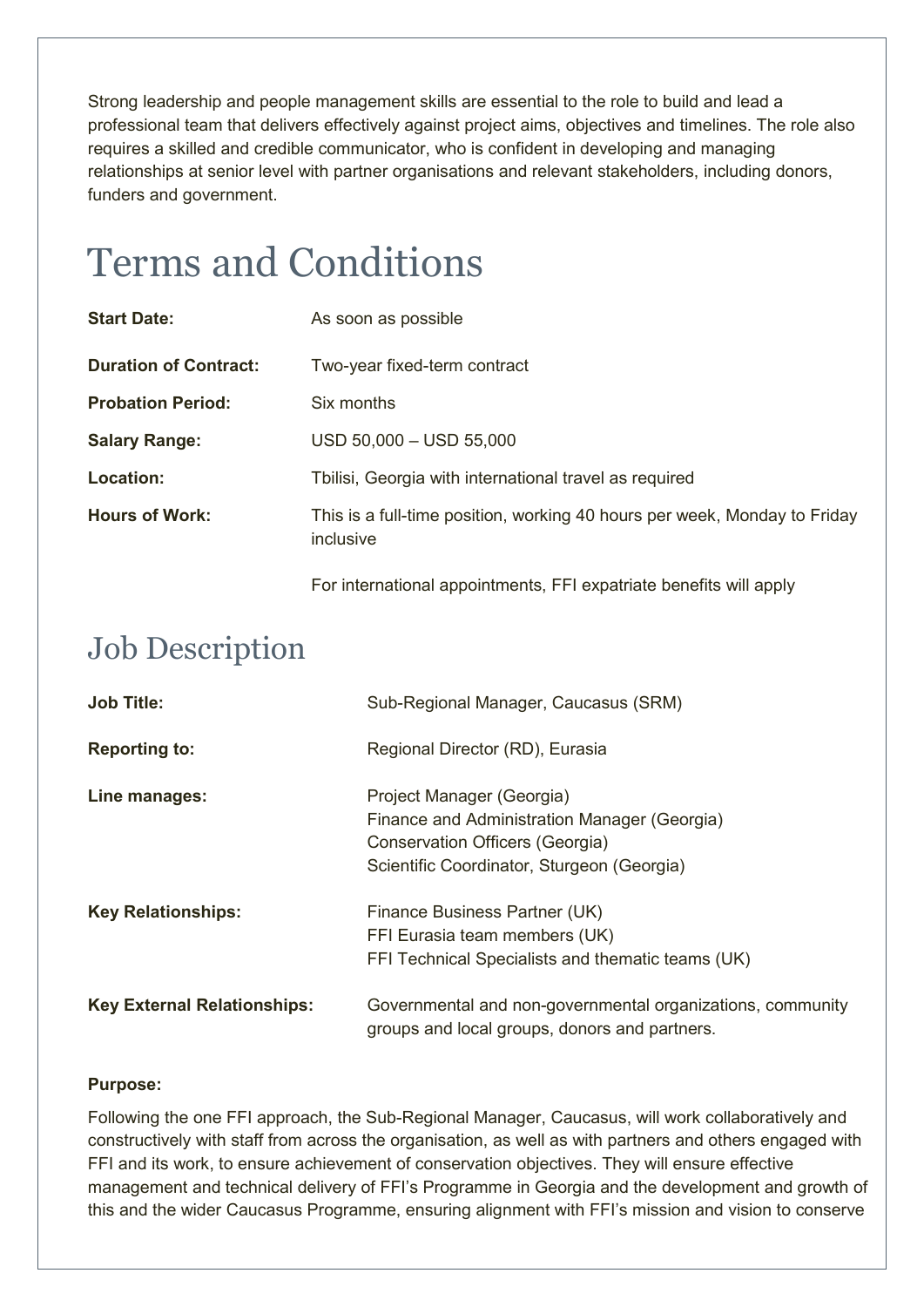biodiversity, compliance with policy, procedures and standards, effective monitoring, and that long-term strategies for engagement and fundraising are in place. This includes being responsible for the delivery of agreed conservation and related projects in line with FFI and donor compliances; management of the Georgia Office; in-country HR management; and technical oversight and backstopping to the overall Caucasus Programme.

#### **Responsibilities:**

#### **Technical Programme Management**

- Oversee and where required directly manage the effective design and delivery of conservation projects to be delivered by the programme, building and maintaining key internal relationships with cross-cutting and other teams to ensure effective and appropriate project design
- Lead targeted technical input and backstopping towards the design, development, management and monitoring of agreed FFI projects in the Caucasus, ensuring input from technical and cross-cutting team members to address any gaps and ensure a holistic approach is considered
- Provide technical advice as required to partner organisations
- Provide technical support and oversight as needs on any resultant funded projects
- Support project team members to ensure work plans are in place to meet project aims, objectives and timelines and ensure that projects are implemented in line with work plans and within budget
- Providing FFI with institutional reports on the Caucasus programme activities including annual reporting
- Ensure submission of all progress and financial reports in a timely manner in line with donor requirements

#### **Operational Leadership and Management**

- Ensure the legal compliance of the FFI Office in Georgia, including:
	- Ensuring FFI is fully registered and compliant for NGO status in Georgia including administering and maintaining insurances, registrations, permits, letters of authority etc.
	- Remaining up-to-date with national laws, statutory and regulatory frameworks relevant to operations in Georgia and ensure FFI operations and registrations comply
	- Managing FFI Georgia bank accounts in accordance with FFI's Delegation of Authorities, policies and procedures
	- Submitting statutory in-country returns, accounts etc. in a timely manner
- Ensure effective administration of FFI's operations in Georgia, including:
	- Development and implementation of in-country systems, policies and procedures, that accord, to the extent possible, with FFI institutional systems, policies and procedures and Delegation of **Authorities**
	- Compliance with national and institutional Health & Safety policies and procedures
- Ensure accurate financial and fund management of agreed FFI Caucasus projects including:
	- Compliance with internal and donor financial policies and procedures
	- Compliance with contracts and grant agreements, including co-financing
	- Timely submission of invoices and internal transfer requests to maintain appropriate cash flow
	- Maintenance of financial records to meet institutional, statutory and donor auditing requirements
	- All assets are maintained and insured, and records such as an asset management register and vehicle maintenance and use logs are kept
	- Contributing to the annual budgeting and reforecasting process for the Caucasus programme
- Ensure compliance with Georgian employment legislation, including:
	- Managing recruitment of international and in-country staff and consultants, ensuring necessary visas, work permits etc. are secured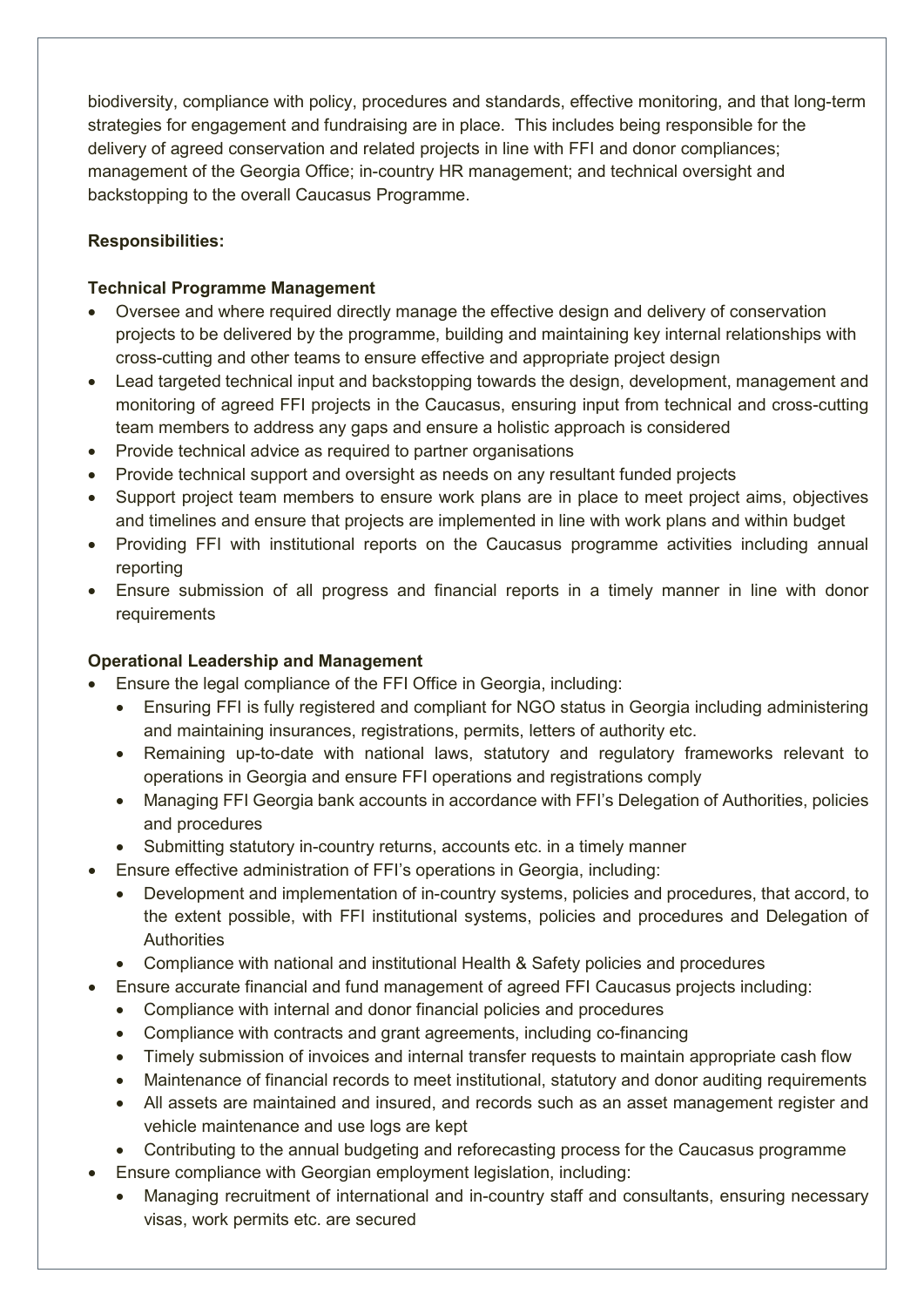- Ensuring national contracts comply with local labour laws, FFI's Delegation of Authorities and, to the extent possible, with institutional HR practice
- Ensuring tax, social security and other mandatory systems are in place in compliance with local labour and tax laws
- Ensuring the RD and HR UK are aware of all liabilities arising from labour law that might impact on staffing and budgets
- Provide strong and motivational management to FFI staff in Georgia (and across the Caucasus Programme) to ensure efficient and effective delivery of FFI's conservation programme, through objective setting, continuous performance management, annual appraisal, training provision and personal development planning
- Remain informed of arising issues such as security and health & safety within the region and communicate issues of concern swiftly to the RD, advising of potential impact on staff, operations, projects, finances and funders
- In collaboration with the RD, develop strategies to manage impacts caused by issues such as security and health & safety, including to staff, partners, donors and other appropriate stakeholders
- In collaboration with the RD, lead the development and implementation of Standard Operating Procedures (SOPs) to mitigate potential risk to FFI operations and staff within the Caucasus programme

#### **Programme Development and Fundraising**

- In collaboration with the RD, contribute to strategic planning for the Caucasus programme, aiming for a resilient and impactful programme of work in Georgia and sustainable growth towards a multicountry programme of work in the Caucasus, which are in line with FFI's strategy
- Ensure that the programme and projects in Georgia and the wider Caucasus programme are resilient, well financed and resourced, meet business need and have credible future pipeline options, including but not limited to:
	- Developing and inputting to project concepts and proposals, in line with approved strategic plans
	- Identifying and developing opportunities to raise funds for projects with partners
	- Engaging with the FBP to ensure proposals reflect staff and overhead cost recovery
	- Developing and inputting to project concepts and proposals, in line with approved strategic plans
	- Identifying and developing opportunities to raise funds for projects with partners
	- Engaging with the FBP to ensure proposals reflect staff and overhead cost recovery
- Promote FFI's work to external donors, diplomatic and development agencies, NGOs, corporate forprofit entities and all other relevant bodies
- Ensure that projects and funds in the Caucasus have an up to date Theory of Change that includes a robust Monitoring and Evaluation framework

#### **Partnership Development**

- Build and maintain key partnerships and relationships with stakeholders in the Caucasus, and inparticular with primary partners in Georgia and Armenia, and relevant fora at the regional and international level
- In line with agreed strategies, proactively develop and manage key relationships and partnerships in the Caucasus, subject to satisfactory due diligence where relevant, in order to maintain and enhance the local programme of work and to maximise its effective delivery
- Ensure the consultation and inclusion of appropriate stakeholders in the design and implementation of agreed FFI project activities in the Caucasus
- Support, with the input of specialist cross-cutting expertise, the building of organisational and technical capacity of in-country partners to implement the elements of their institutional mission that overlap with FFI's strategic plans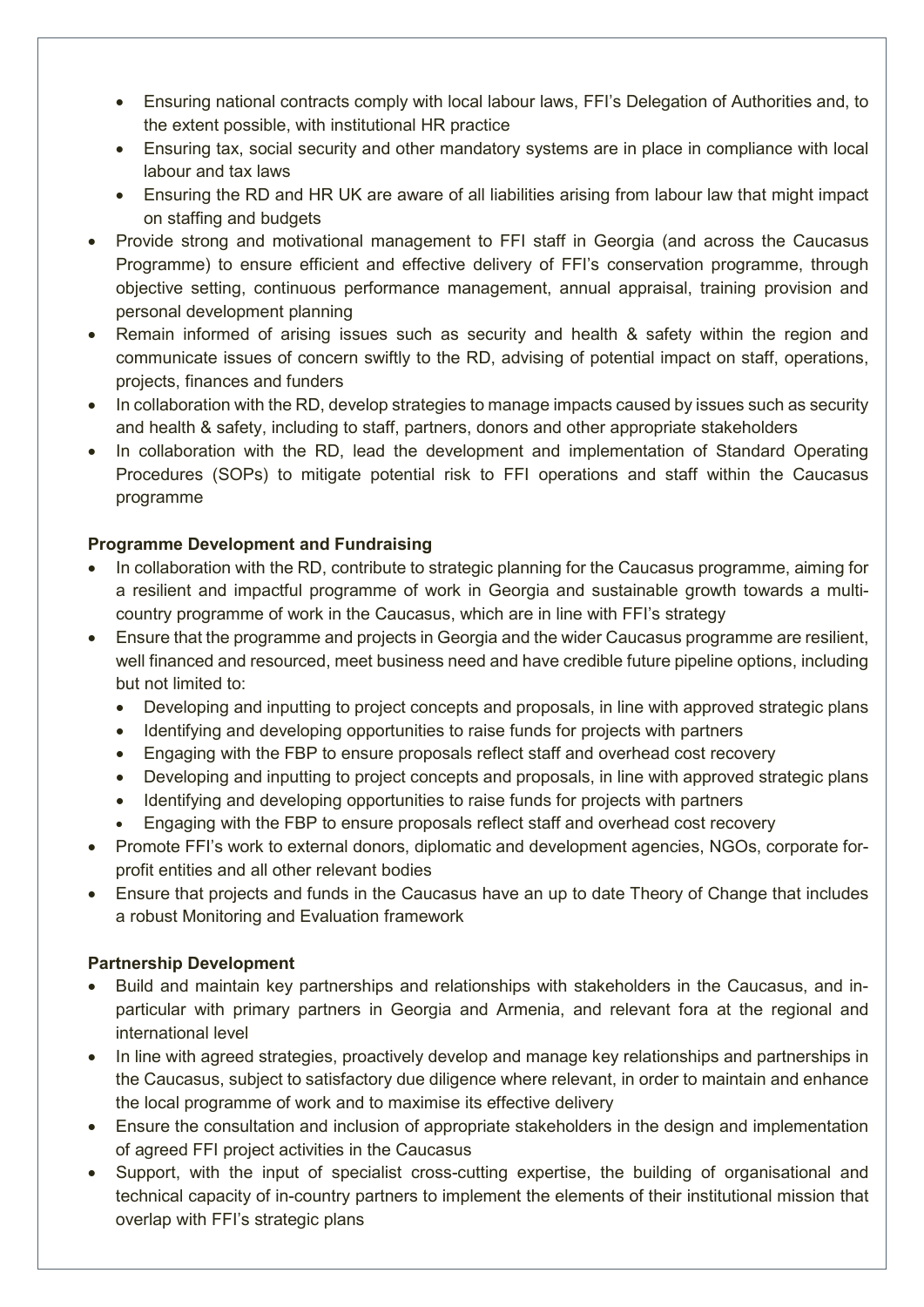- Liaise as necessary with government agencies, NGOs and FFI in-country staff to promote, facilitate and engage in relevant policy and regulatory processes at the most appropriate levels
- Lead on the development and negotiation of agreed Memoranda of Understanding (MOUs) with partners, and in accordance with FFI documentation and FFI's Delegation of Authorities

#### **Programme Representation**

- Represent FFI at key fora, meetings and workshops and contribute to strengthening FFI's profile in the Caucasus as required
- Ensure membership of relevant fora and associations to support and further the work of the Caucasus programme

#### **Communications**

- Ensure regular and effective communication and coordination with team members in the Caucasus and the UK
- Ensure the development of communications and fundraising materials (e.g. web pages, profiles, articles) with FFI UK staff to support the development of FFI's Caucasus programme
- In collaboration with the UK based Eurasia team and FFI's core learning, knowledge management and communications specialists, facilitate dissemination of lessons learnt in the Caucasus, UK and internationally

#### **General**

- Work as an active member of the Eurasia team, attend Eurasia team meetings and participate in Eurasia regional programme planning and monitoring, communicating frequently with the RD and other regional team members to facilitate efficient management and collaboration
- Provide input, where appropriate, on other technical work undertaken by the Eurasia programme
- With the agreement of the RD, perform any other tasks that may be requested from time to time that are appropriate to skills and experience

### Person Specification

| <b>Skills</b><br>Technical conservation skills, preferably<br>$\bullet$<br>spanning both ecological and social/<br>economic fields<br>Excellent project management skills with<br>$\bullet$<br>proven experience in project design,<br>development, implementation, risk<br>management and evaluation<br>People management skills, including team<br>$\bullet$<br>leadership, mentoring and training<br>Financial management skills, including<br>$\bullet$<br>project budgets of at least \$100K<br>Strategic thinking skills, including problem<br>$\bullet$<br>solving and responding to opportunities<br>and challenges and the ability to translate | <b>Essential</b> | <b>Desirable</b> |
|----------------------------------------------------------------------------------------------------------------------------------------------------------------------------------------------------------------------------------------------------------------------------------------------------------------------------------------------------------------------------------------------------------------------------------------------------------------------------------------------------------------------------------------------------------------------------------------------------------------------------------------------------------|------------------|------------------|
| strategies into practical plans of action<br>Communication skills, including reports,<br>$\bullet$<br>proposals and public presentations                                                                                                                                                                                                                                                                                                                                                                                                                                                                                                                 |                  |                  |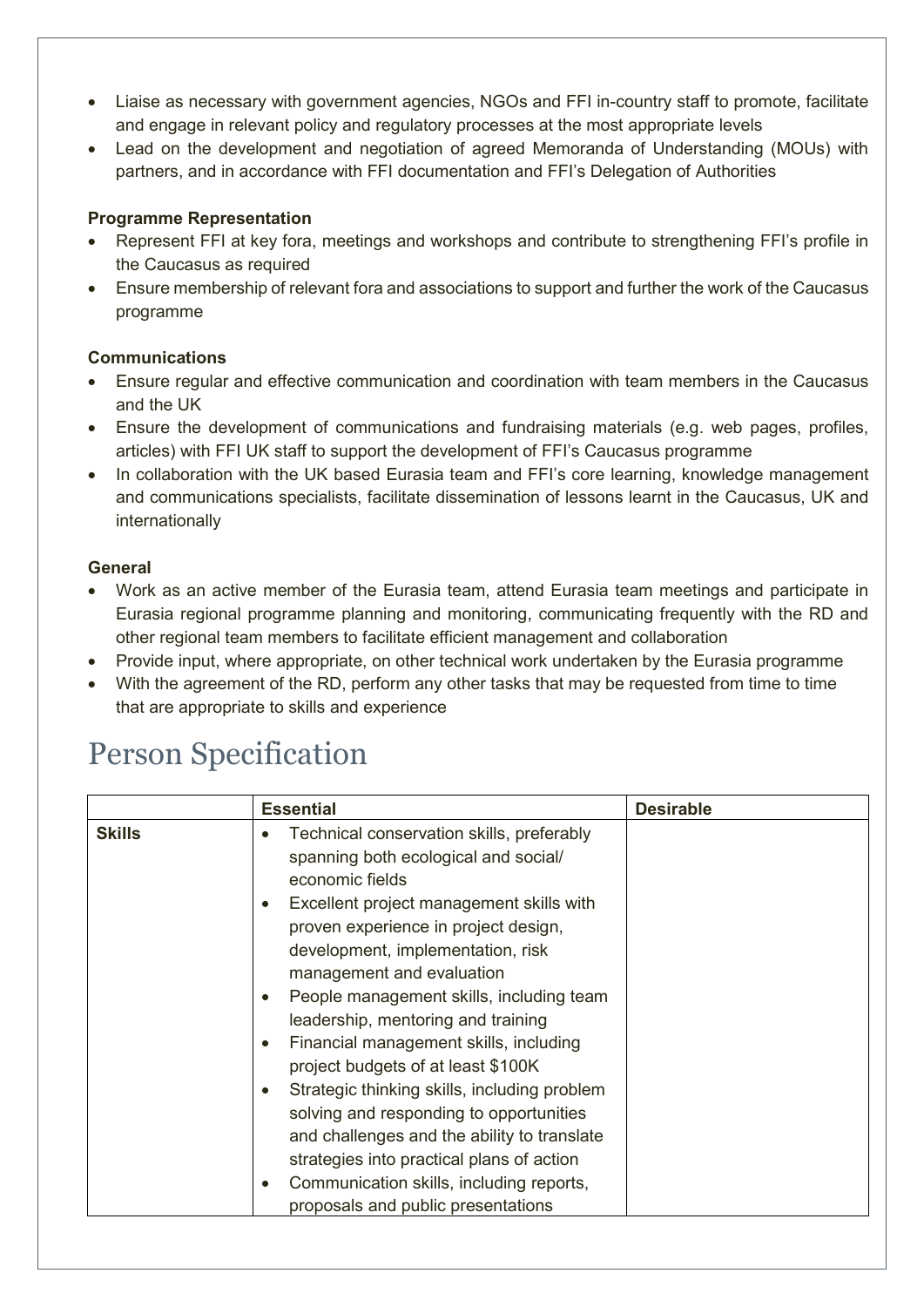| Knowledge and<br><b>Experience</b><br><b>Behavioural</b><br><b>Qualities</b> | An advanced degree or equivalent<br>$\bullet$<br>qualification in<br>biology/ecology/conservation/ natural<br>resource management or relevant social<br>science field<br>Substantial conservation experience in<br>developing countries<br>Significant experience of the financial<br>management of significant budgets,<br>including preparing financial projections,<br>general financial management and<br>reporting.<br>Proven record of ownership of - and<br>accountability for - programme operations<br>and delivery at similar level<br>Substantial track record of fundraising and<br>nurturing donor relationships<br>Experience managing grants, including<br>statutory funding sources<br>Understanding of statutory and regulatory<br>frameworks within which to operate<br>Diverse experience of collaboration with<br>partner organisations<br>Significant people management skills and<br>proven ability to create an environment<br>which encourages team-working and<br>motivates a team.<br>Experience in institutional development<br>and capacity building<br>Experience working at a leadership level<br>within a dispersed team<br>Experience of managing security and<br>$\bullet$<br>developing emergency response plans in<br>relation to staff and programme activities<br>Fluency in written and spoken English<br>$\bullet$<br>Builds positive personal and organisational<br>$\bullet$<br>relationships<br>Deals with challenges in a positive way<br>$\bullet$<br>Commitment to FFI's mission and values<br>$\bullet$<br>Commitment to organisational and legal<br>$\bullet$<br>compliance<br><b>Culturally sensitive</b><br>$\bullet$<br>Works well under own initiative<br>$\bullet$<br>Team player, harnessing contributions of | Experience working for a<br>$\bullet$<br>local and/or international<br><b>NGO</b><br>Experience working in the<br>$\bullet$<br>Eurasia region<br>Fluency in written and<br>$\bullet$<br>spoken Georgian<br>Working proficiency in<br>$\bullet$<br>Russian, Armenian,<br>Azerbaijani or Turkish<br><b>Experience managing US</b><br>$\bullet$<br>and UK statutory grants |
|------------------------------------------------------------------------------|--------------------------------------------------------------------------------------------------------------------------------------------------------------------------------------------------------------------------------------------------------------------------------------------------------------------------------------------------------------------------------------------------------------------------------------------------------------------------------------------------------------------------------------------------------------------------------------------------------------------------------------------------------------------------------------------------------------------------------------------------------------------------------------------------------------------------------------------------------------------------------------------------------------------------------------------------------------------------------------------------------------------------------------------------------------------------------------------------------------------------------------------------------------------------------------------------------------------------------------------------------------------------------------------------------------------------------------------------------------------------------------------------------------------------------------------------------------------------------------------------------------------------------------------------------------------------------------------------------------------------------------------------------------------------------------------------------------------------------------------------------------------|-------------------------------------------------------------------------------------------------------------------------------------------------------------------------------------------------------------------------------------------------------------------------------------------------------------------------------------------------------------------------|
|                                                                              | others and willing to help with tasks                                                                                                                                                                                                                                                                                                                                                                                                                                                                                                                                                                                                                                                                                                                                                                                                                                                                                                                                                                                                                                                                                                                                                                                                                                                                                                                                                                                                                                                                                                                                                                                                                                                                                                                              |                                                                                                                                                                                                                                                                                                                                                                         |
| <b>Other</b>                                                                 | Ability to travel regularly and at short<br>$\bullet$                                                                                                                                                                                                                                                                                                                                                                                                                                                                                                                                                                                                                                                                                                                                                                                                                                                                                                                                                                                                                                                                                                                                                                                                                                                                                                                                                                                                                                                                                                                                                                                                                                                                                                              | Entitlement to work in<br>$\bullet$                                                                                                                                                                                                                                                                                                                                     |
|                                                                              | notice, mainly within the Caucasus region                                                                                                                                                                                                                                                                                                                                                                                                                                                                                                                                                                                                                                                                                                                                                                                                                                                                                                                                                                                                                                                                                                                                                                                                                                                                                                                                                                                                                                                                                                                                                                                                                                                                                                                          | Georgia                                                                                                                                                                                                                                                                                                                                                                 |